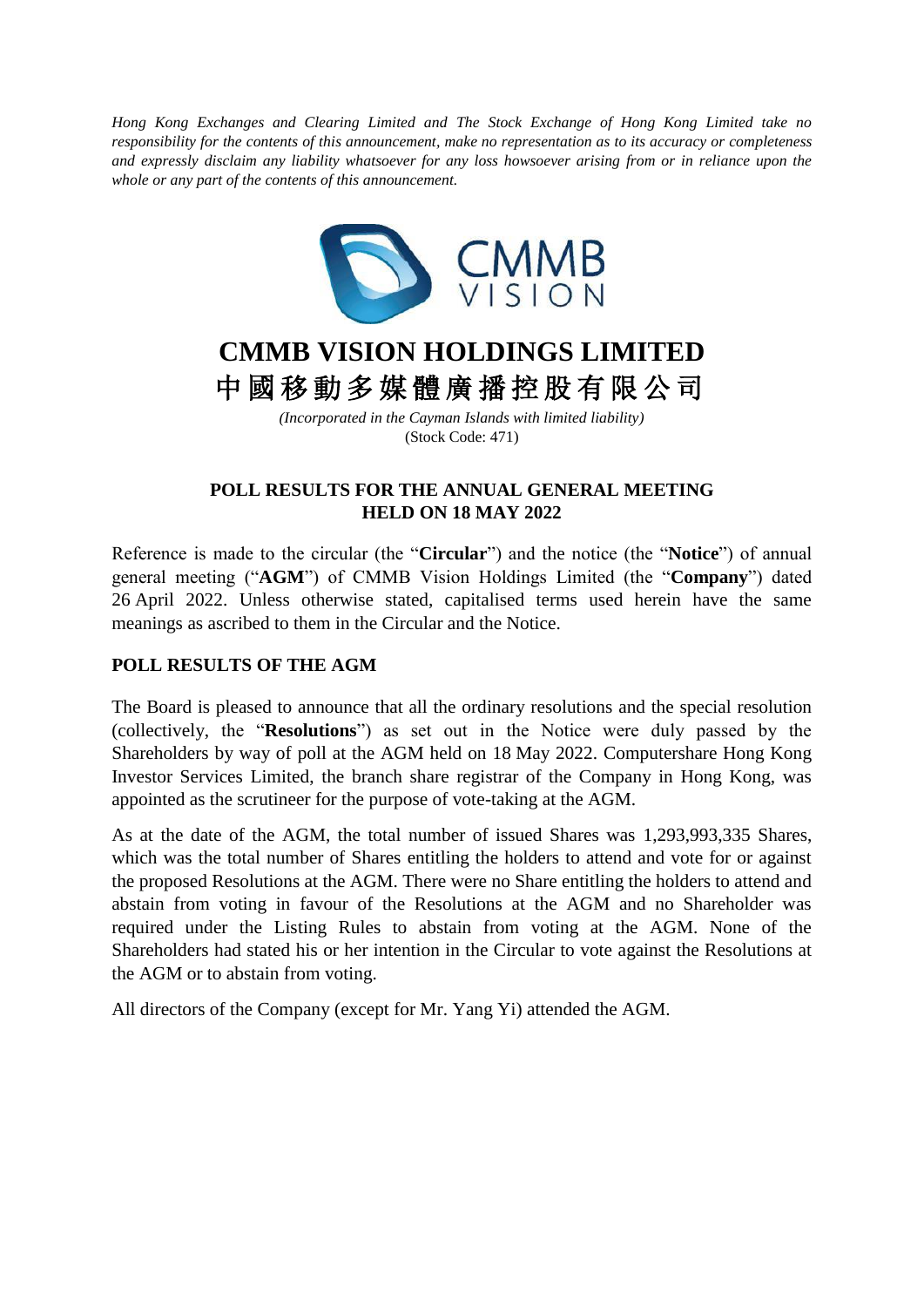|                           |                                                                                                                                                                                                                                                                                                   | Number of Votes (%)      |                           |
|---------------------------|---------------------------------------------------------------------------------------------------------------------------------------------------------------------------------------------------------------------------------------------------------------------------------------------------|--------------------------|---------------------------|
|                           | <b>Ordinary Resolutions</b>                                                                                                                                                                                                                                                                       | For                      | <b>Against</b>            |
| <b>THAT:</b>              |                                                                                                                                                                                                                                                                                                   |                          |                           |
| (1)                       | and consider the audited Financial<br>To<br>receive<br>Statements and the Reports of Directors and of the<br>Auditor of the Company for the year ended 31<br>December 2021                                                                                                                        | 943,139,177<br>$(100\%)$ | $\overline{0}$<br>$(0\%)$ |
| (2)                       | (a) To re-elect Mr. Dr. LIU Hui as an executive<br>Director of the Company                                                                                                                                                                                                                        | 943,139,177<br>$(100\%)$ | $\theta$<br>$(0\%)$       |
|                           | (b) To re-elect Mr. CHOU Tsan-Hsiung as a non-<br>executive Director of the Company                                                                                                                                                                                                               | 943,139,177<br>$(100\%)$ | $\overline{0}$<br>$(0\%)$ |
|                           | (c) To re-elect Mr. LUI Chun Pong as a non-executive<br>Director of the Company                                                                                                                                                                                                                   | 943,139,177<br>$(100\%)$ | $\overline{0}$<br>$(0\%)$ |
|                           | (d) To re-elect Mr. TAM Hon Wah as an independent<br>non-executive Director of the Company                                                                                                                                                                                                        | 943,139,177<br>$(100\%)$ | $\Omega$<br>$(0\%)$       |
|                           | (e) To authorize the board of directors to fix the<br>remuneration of the directors of the Company                                                                                                                                                                                                | 943,139,177<br>$(100\%)$ | $\overline{0}$<br>$(0\%)$ |
| (3)                       | To re-appoint Confucius International CPA Limited as<br>Auditor of the Company and authorise the Board of<br>Directors or a duly authorised Committee of the Board to<br>determine the remuneration of the Auditor                                                                                | 943,139,177<br>$(100\%)$ | $\theta$<br>$(0\%)$       |
| (4)                       | To grant a general and unconditional mandate to the<br>directors of the Company to allot, issue or otherwise deal<br>with the additional Shares in the capital of the Company<br>not exceeding 20% of the total number of Shares in issue<br>of the Company at the date of passing the Resolution | 942,811,177<br>(99.97%)  | 328,000<br>$(0.03\%)$     |
| (5)                       | To grant a general mandate to the Directors<br>to<br>repurchase the Shares not exceeding 10% of the total<br>number of Shares in issue of the Company at the date of<br>passing the Resolution                                                                                                    | 943,139,177<br>$(100\%)$ | $\mathbf{0}$<br>$(0\%)$   |
| (6)                       | To include such number of the Shares repurchased by the<br>Company under Resolution 5 to the mandate granted to<br>the Directors under Resolution 4                                                                                                                                               | 942,811,177<br>(99.97%)  | 328,000<br>$(0.03\%)$     |
| (7)                       | To approve Proposed Refreshment of Scheme Mandate<br>Limit under Share Option Scheme                                                                                                                                                                                                              | 942,811,177<br>(99.97%)  | 328,000<br>$(0.03\%)$     |
| <b>Special Resolution</b> |                                                                                                                                                                                                                                                                                                   | For                      | <b>Against</b>            |
| (8)                       | To approve the name of the Company be changed from<br>"CMMB Vision Holdings Limited" to "Silkwave Inc"<br>and to adopt the Chinese name of "中播數據有限公司"<br>to replace its existing Chinese name of "中國移動多媒<br>體廣播控股有限公司"                                                                            | 943,139,177<br>$(100\%)$ | $\theta$<br>$(0\%)$       |

Details of the poll results for the Resolutions are as follows: